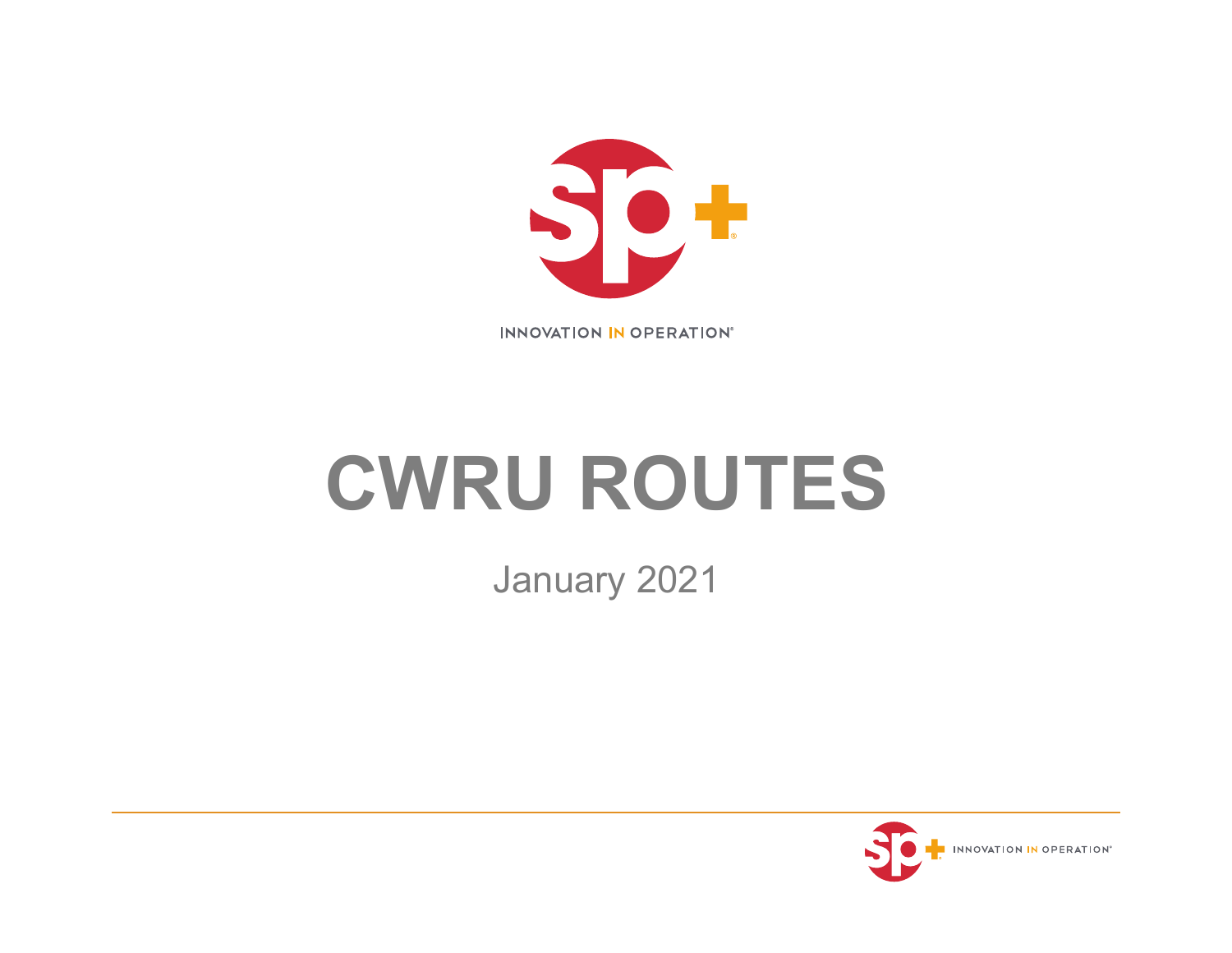## **BLUELINK**



- •• Little Italy Rapid West
- •Mayfield & Circle Drive West
- •Ford & Hessler
- •Ford & Juniper
- •• Institute of Music
- •• Hazel & Magnolia
- •Cleveland History Center/Magnolia West
- •VA Medical Center
- •Museum of Natural History
- •Museum of Art (Front)
- •Botanical Garden/CWRU Law
- •Ford & Bellflower
- •Uptown/Ford Garage
- •Mayfield & Circle Drive East
- •Little Italy Rapid East
- •Mayfield & E. 126
- •Mayfield & Kenilworth
- •Mayfield & Hampshire East
- •Coventry & Hampshire
- •Coventry & Euclid Heights
- •Coventry Parking Garage
- •Mayfield & Coventry West
- •Mayfield & Hampshire West
- •Lakeview Cemetery
- •Mayfield & E. 124

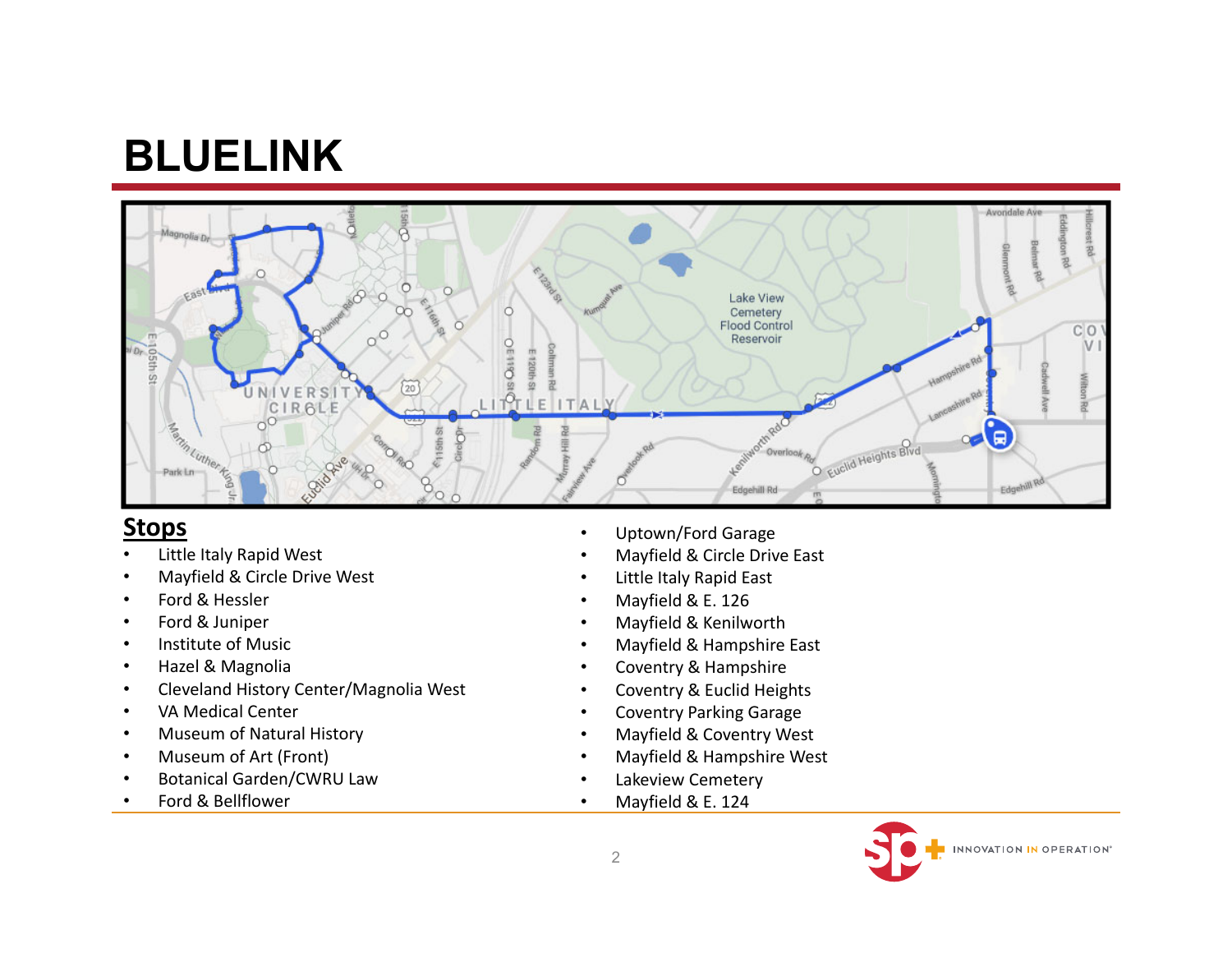### **BLUELINK CONTINUED**

- •**Overview** 
	- One shuttle
	- M-F 6:30AM 6:00PM, Saturday and Sunday 12:00PM-6:00PM
	- Scheduled pickup time every 30 minutes

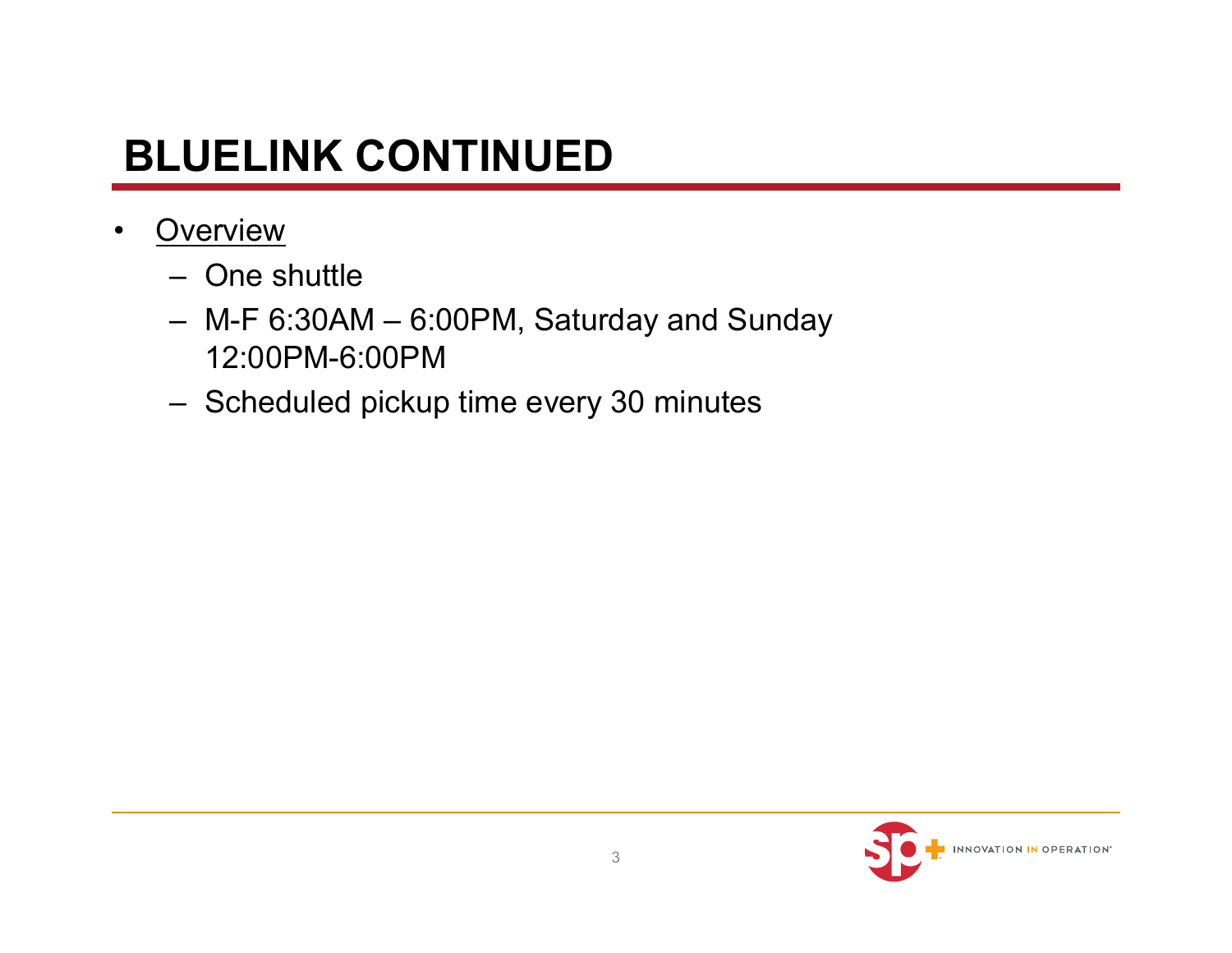### **GREENLINK**

- •Cedar Rapid Station (Upper)
- •Murray Hill Road
- •RBC/Green
- •University Hospitals
- •Severance Hall
- •East & Bellflower
- •Tinkham Veale University Center
- •Bellflower & Ford
- •Hessler Court
- •CWRU NRV South
- •CWRU NRV North
- •Juniper Dorms
- •Ford & Juniper
- •Museum of Art (Rear)
- •CWRU Quad/Adelbert Hall
- •CWRU Quad/Degrace/Green
- •1-2-1 Fitness/ Veale
- •CWRU SRV/Murray Hill



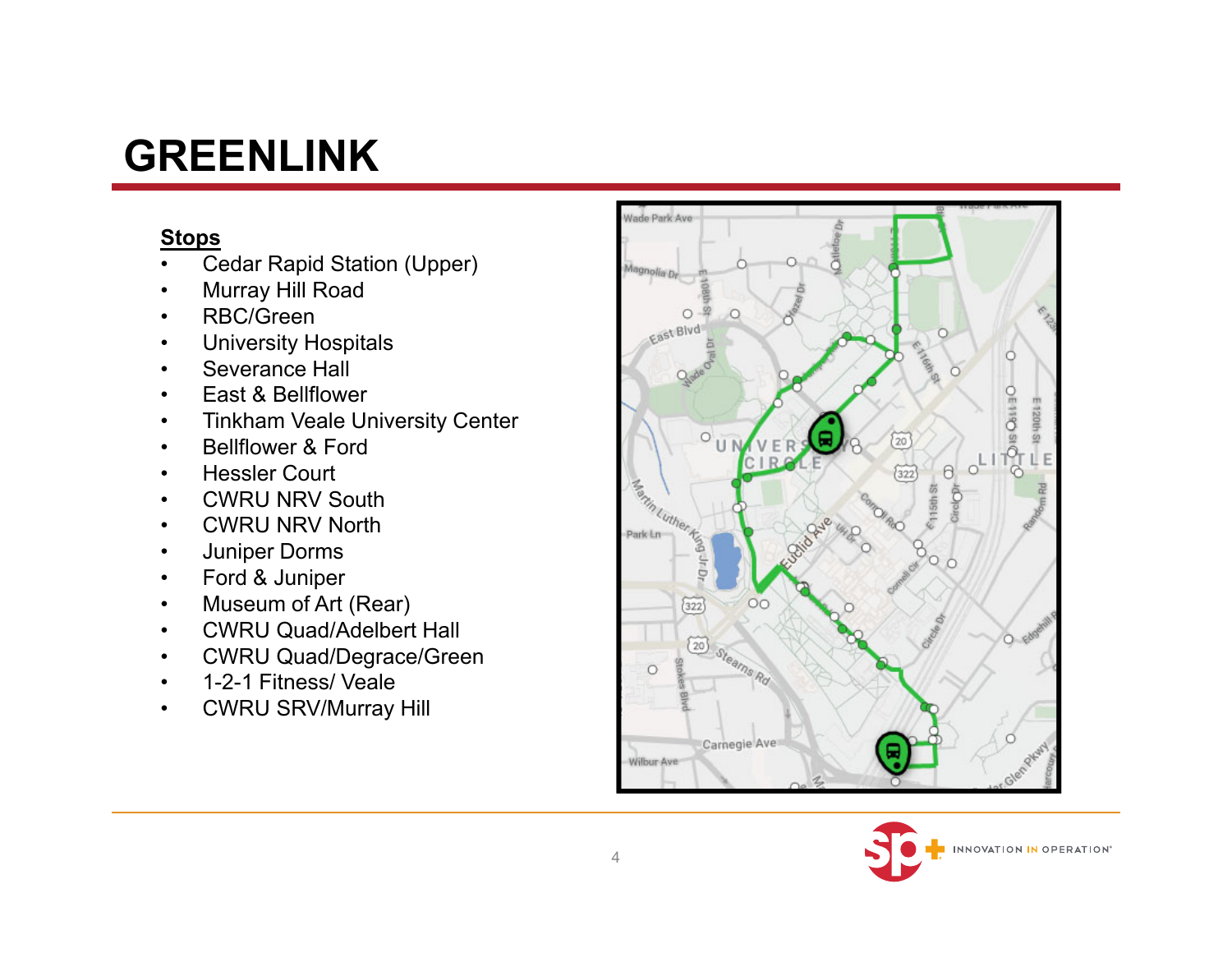## **GREENLINK CONTINUED**

### **Overview**

- $\bullet$  Two shuttles during peak hours
	- Scheduled pickup time every 15 minutes
- $\bullet$ Peak hours: 6:30am to 10:00am and 4:00pm to 6:30pm
- $\bullet$  One shuttle during off peak hours
	- Scheduled pickup time every 30 minutes
- $\bullet$ M-F 6:30AM-6:30PM
- $\bullet$ Saturday 10:00AM-6:00PM, Sunday 12:00PM-6:00PM

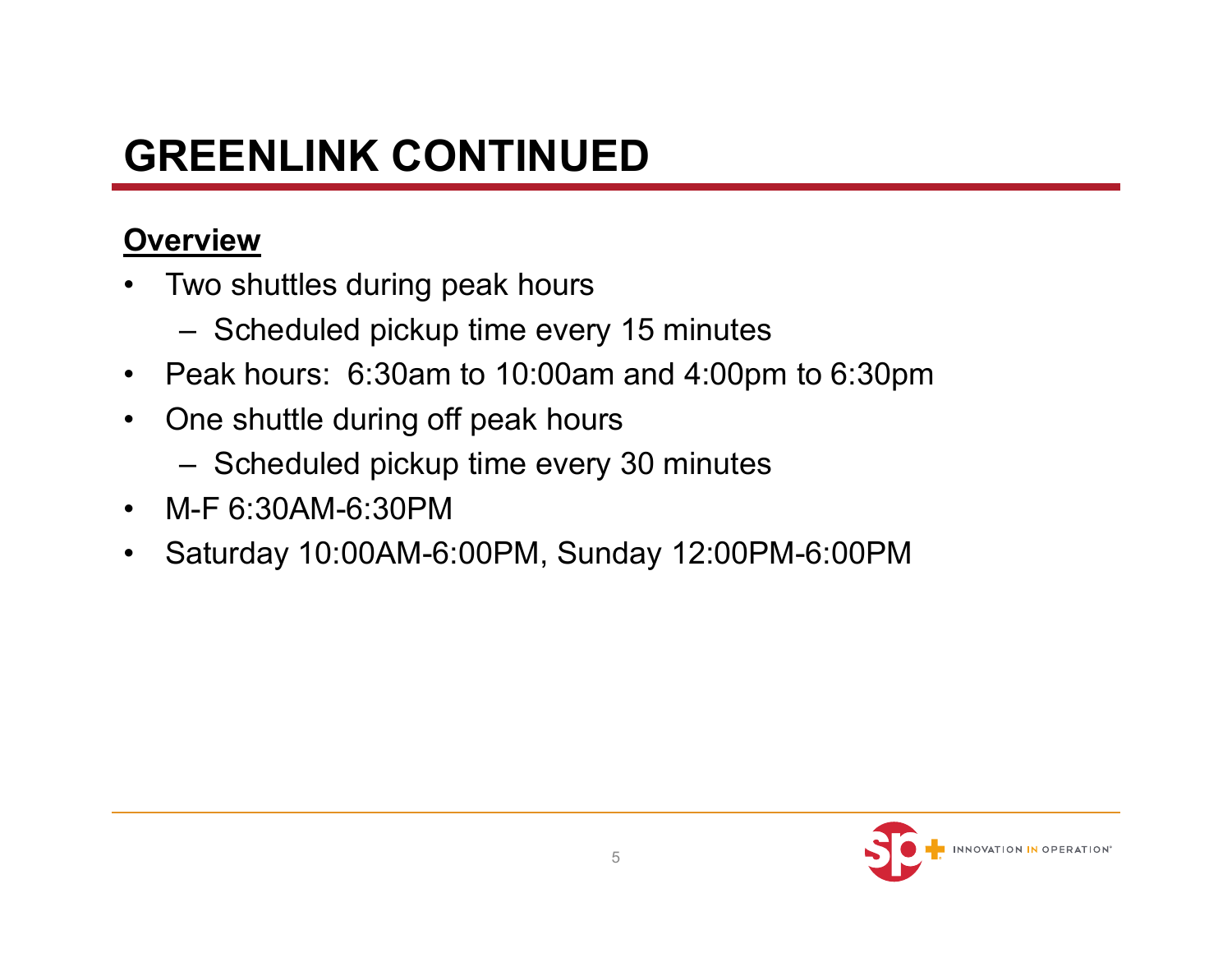# **COMMUTER**



#### Overview

- • Three shuttles during morning peak hours
	- Peak hours: 6:45-9:30AM
	- Average pickup time every 12 minutes
- • Two shuttles
	- –M-F 6:00AM-9:00PM
	- –Average pickup time every 16 minutes

- •Thwing Center
- •VIC Lot
- •CWRU Quad/Degrace
- •1-2-1 Fitness/Veale
- •Wolstein Research
- •Foley Building
- •Lerner Tower
- •Lot 46
- •E. 115<sup>th</sup> Street
- •Wolstein Hall
- •WSOM

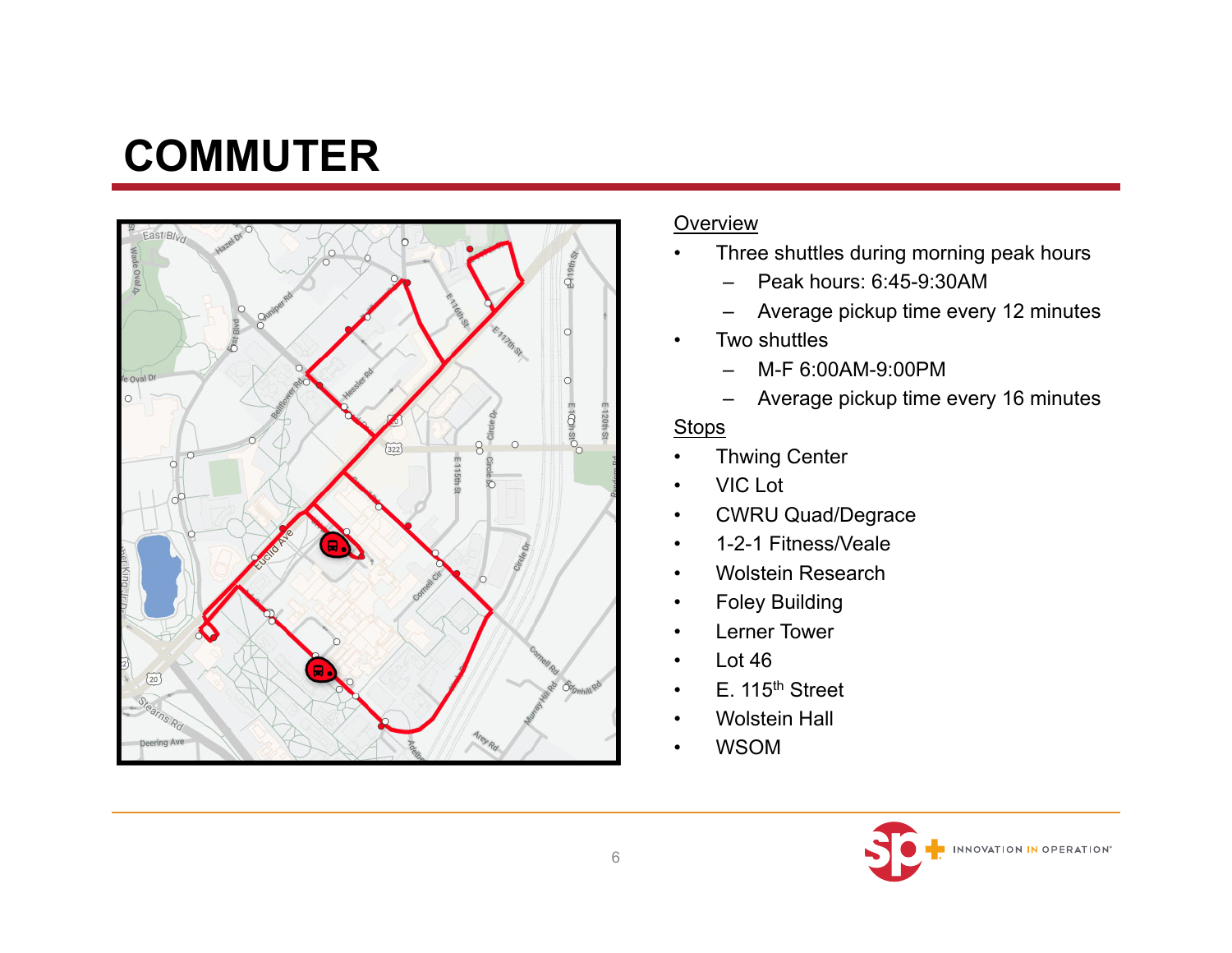### **HEIGHTS AM**



#### Overview

- •One shuttle
- • M-F 7:00AM-11:00AM, while class is in session,
- • Average pickup time every 25 minutes

- •Overlook & Edgehill
- •Kenilworth & Mayfield
- •Mayfield & Hampshire East
- •Mayfield & Coventry (NB)
- •Euclid Heights & Lancaster
- •Euclid Heights & Berkshire
- •Norfolk & Cedar
- •Nighttown
- •Fribley Commons
- •RBC
- •Lot 13 E.
- •Outpatient Entrance
- •Cornell & Bowell

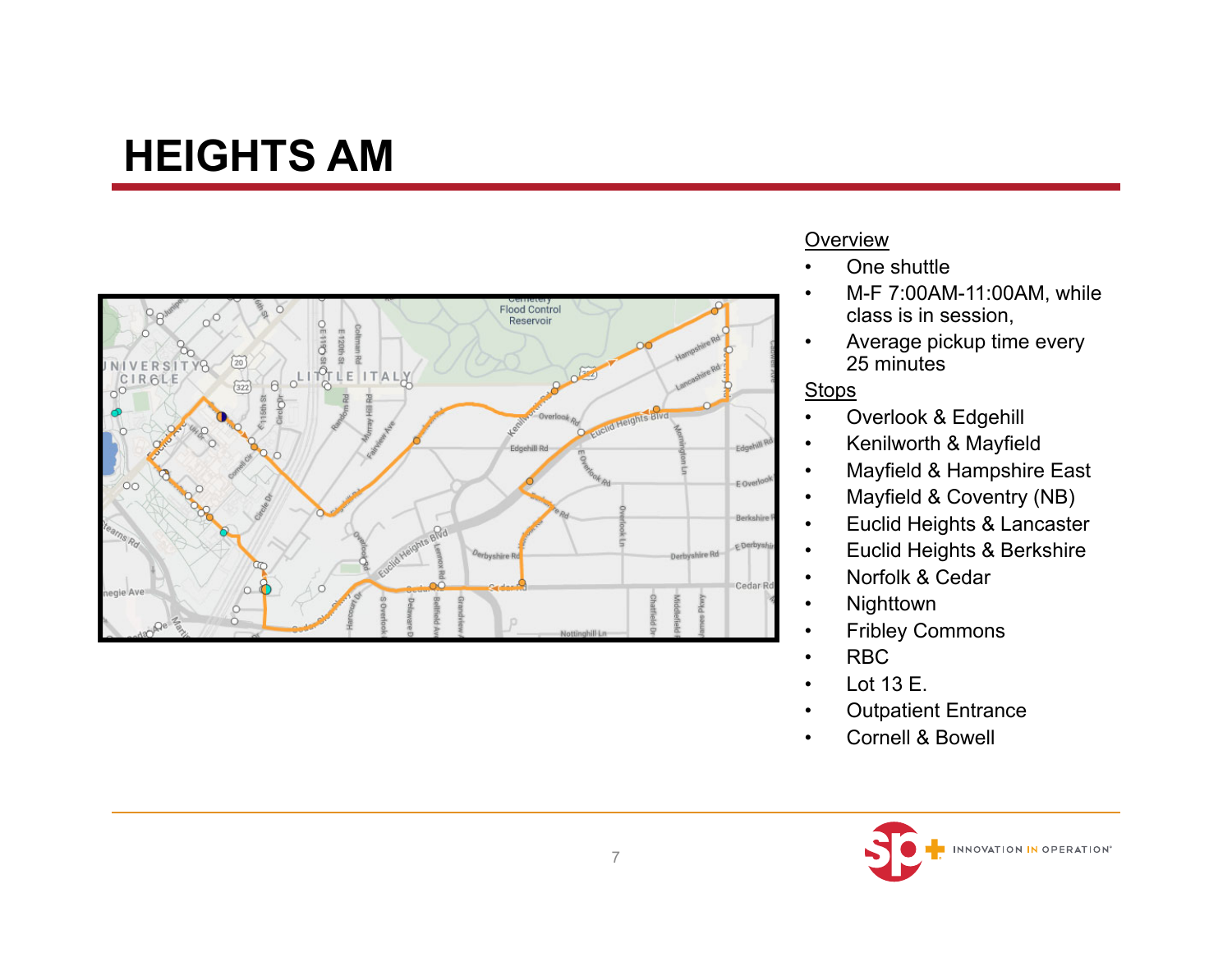# **KSL EXPRESS**



#### Overview

- •Three shuttles
- •7 days a week, while class is in session
- •One shuttle 5:15PM – 1:30AM
- •Two shuttles 6:00PM – 3:00AM
- •Average pickup time every 12 minutes

- •Juniper Dorms
- •KSL East
- •1-2-1 Fitness/Veale
- •Fribley Commons
- •KSL Express

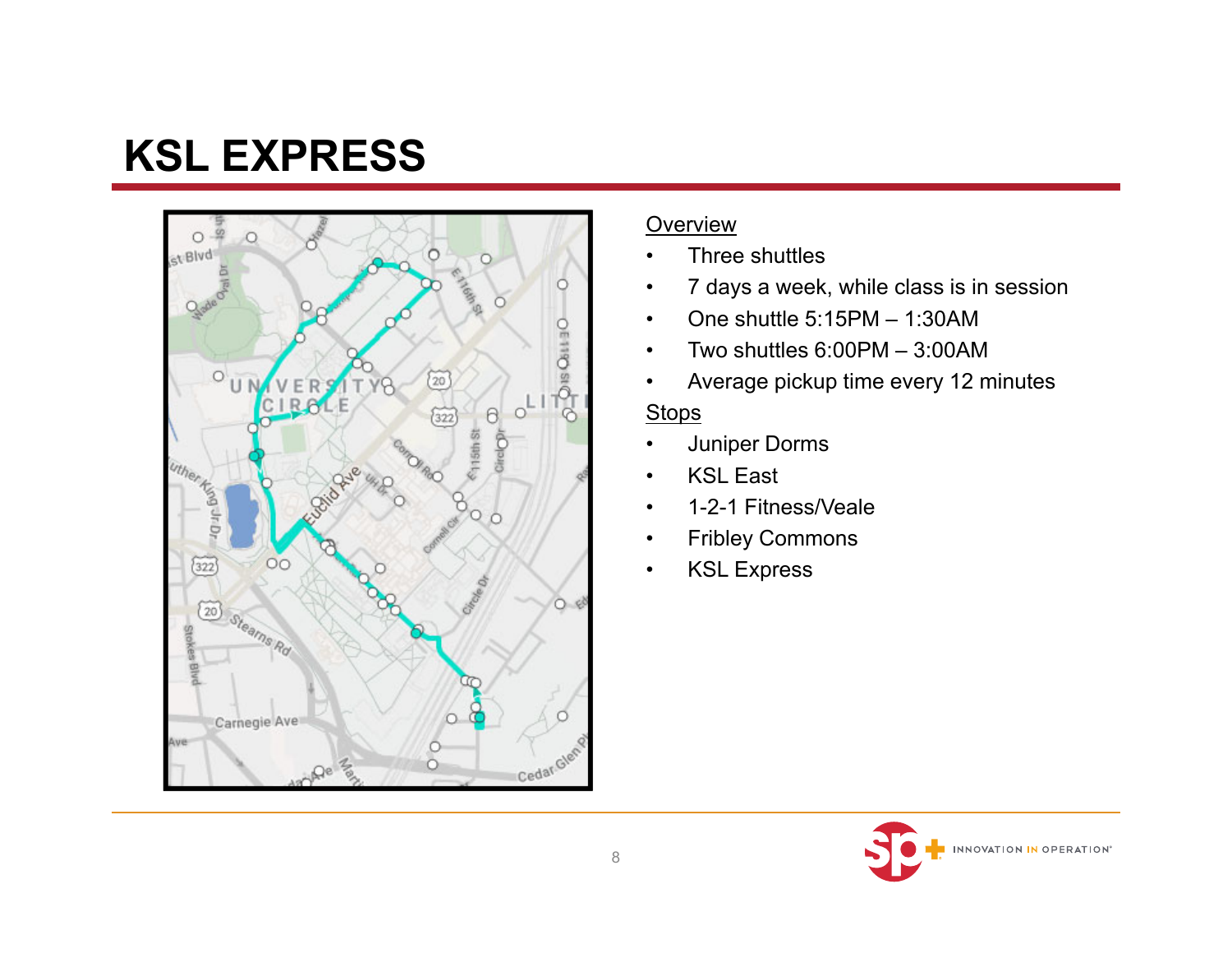# **NORTH LOOP**



#### **Overview**

- •Two shuttles
- • 7 days a week 5:15 PM-3:00AM, while class is in session
- •Average pickup time 20 minutes

- •Fribley Commons
- •Murray Hill Road
- •1-2-1 Fitness East
- •Adelbert Pathology
- •Lot 13aE
- •Severance Hall
- •Bellflower & Ford
- •Ford & Juniper (NL)
- •Juniper Dorms (NL)
- •E. 115 & Juniper
- •Village Stop A
- •Village Stop B
- •Mistletoe & Magnolia
- •Lot 46
- •E. 117<sup>th</sup> & Euclid
- •E. 119<sup>th</sup> Little Italy
- •Thwing Center
- •Lot 13aW
- •Kent Hale Smith
- •1-2-1 Fitness/Veale
- •Murray Hill & Fairchild

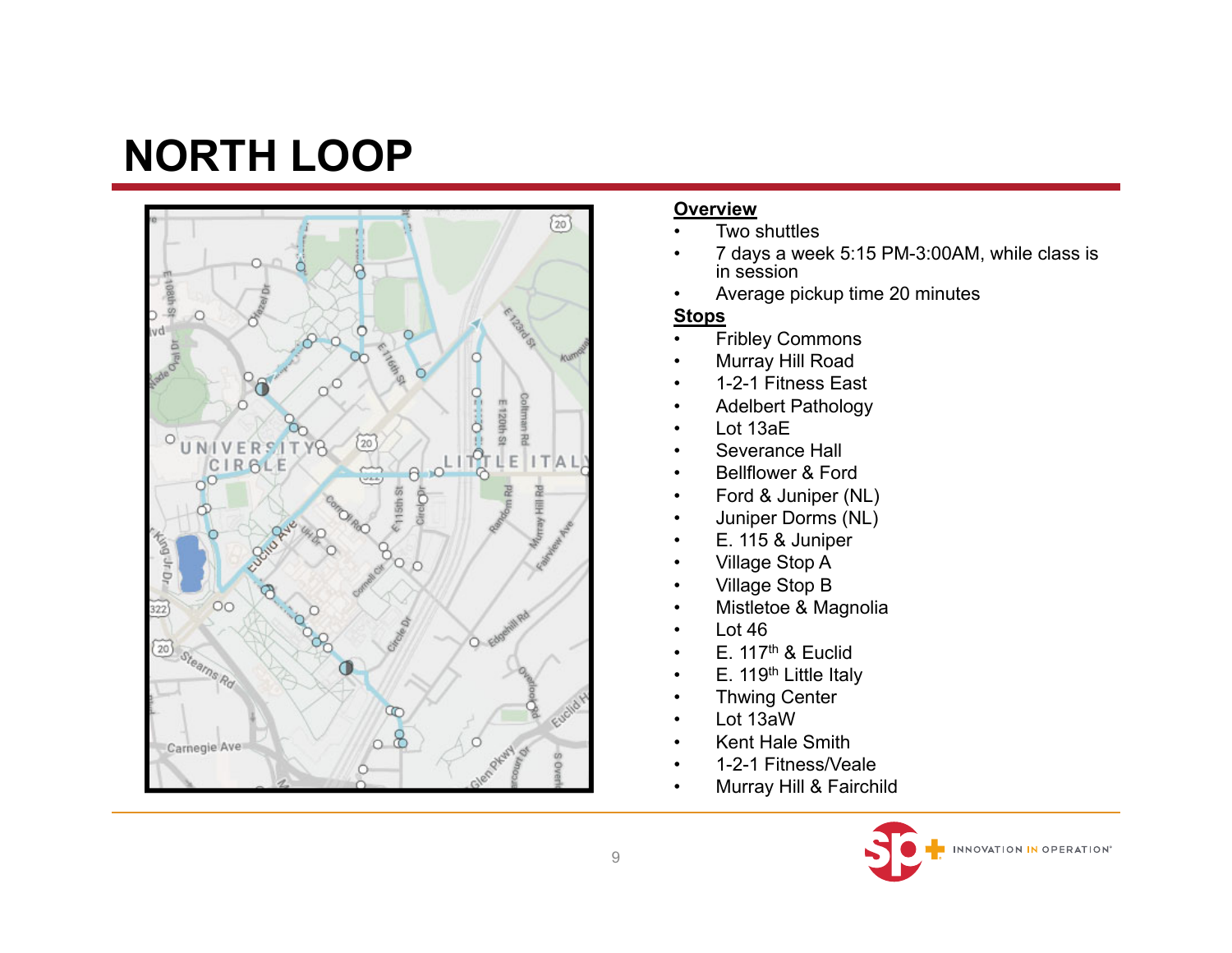# **SOUTH LOOP**

#### **Overview**

- •One shuttle
- • 7 days a week 5:15PM‐12:30AM, while class is in session
- • Average pickup time every 25 minutes

- •Fribley Commons
- •Murray Hill & Cornell
- •Carlton Road
- •Carlton& Overlook
- •Overlook & Edgehill
- •Mayfield & Coventry (NB)
- •Coventry & Euclid Heights
- •• Euclid Heights & Lancaster
- •• Euclid Heights & Edgehill
- •• Euclid Heights & Derbyshire
- •Lennox& Cedar
- •Cedar Rapid Station (Upper)



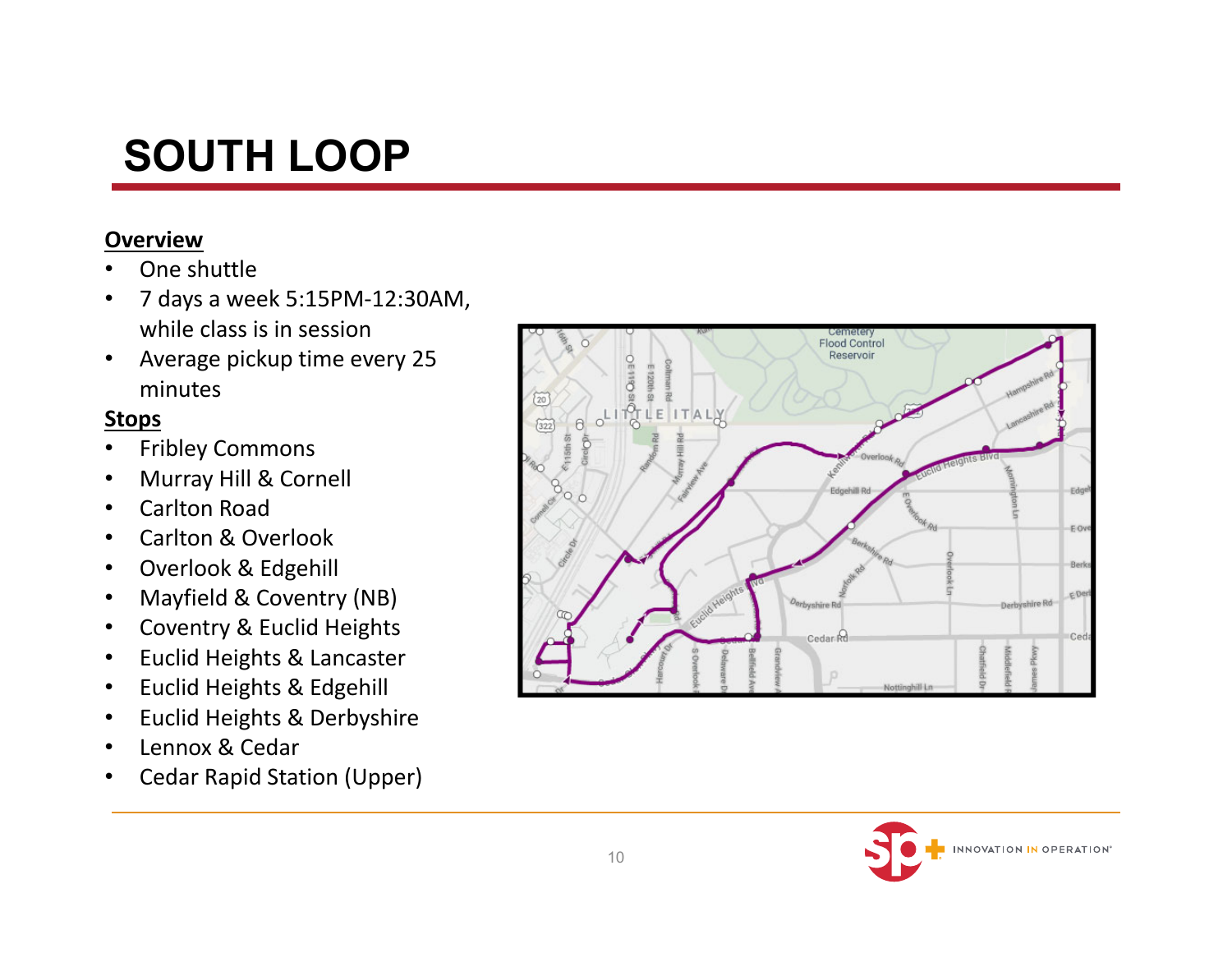# **UCRC**

#### **Overview**

- • M-F 6:15AM-7:00PM
	- –7:00PM – 11:30PM on call
- $\bullet$  Two shuttles during peak hours
	- Peak hours: 6:00AM-10:00AM; 3:30PM- 6:30PM
	- – Average pickup time every 12 minutes
- • One shuttle during off peak hours
	- – Average pickup time every 23 minutes

- •County Coroners Office
- $\bullet$ Lot 50
- •Ronald McDonald House
- •W.O. Walker
- $\bullet$ University Service Center
- •Lot 48
- •Rainbow Babies & Children
- •Cedar Rapid Station (Lower)